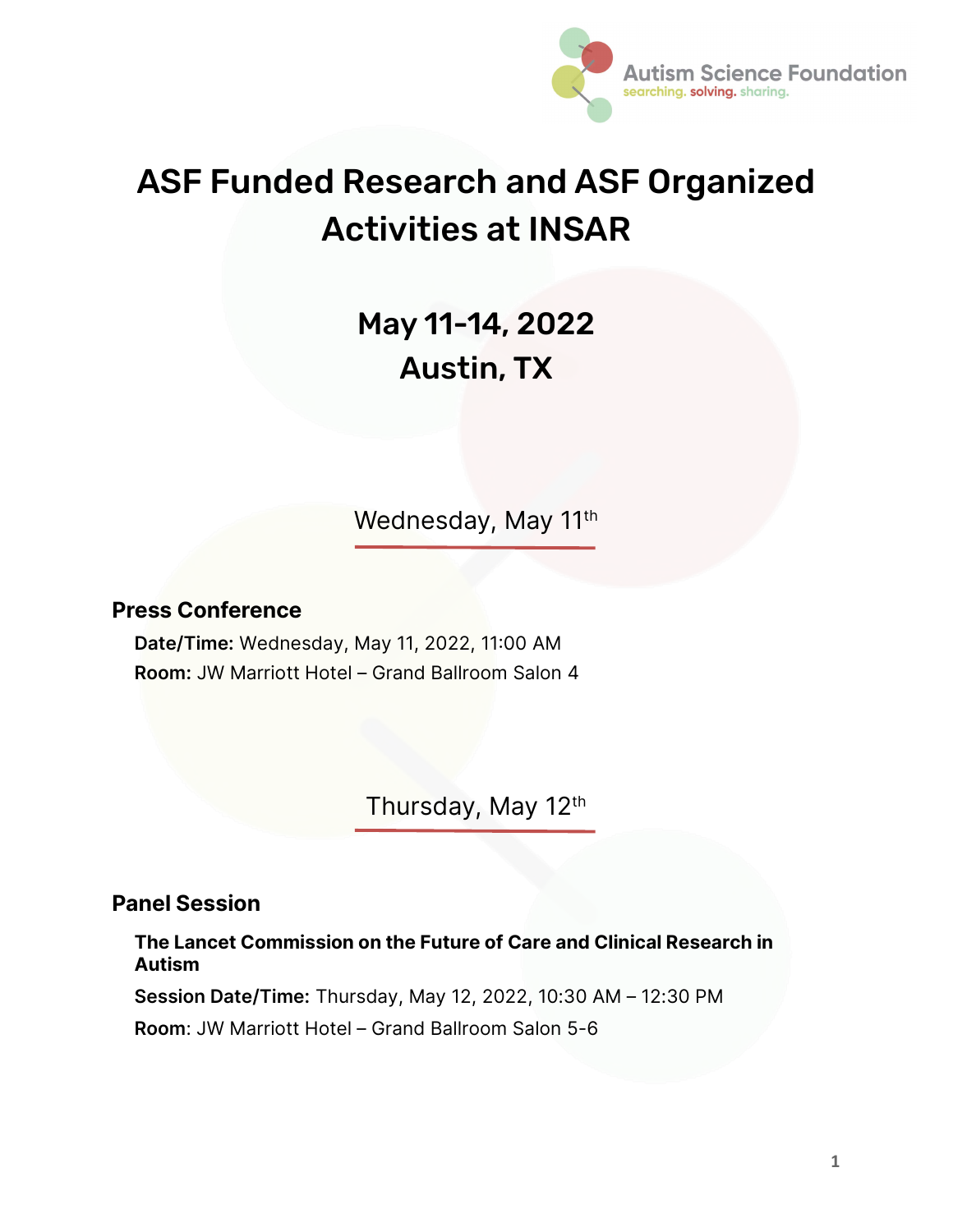

#### Jessica Bradshaw, PhD (oral)

Neonatal Neurobehavior in Infants with Autism Spectrum Disorder **Session: Early Biomarkers** 

Session Date/Time: Thursday, May 12, 2022, 1:30 PM  $-$  2:30 PM

Presentation Time: 1:45 PM

Room: JW Marriott Hotel – Grand Ballroom Salon 3-4

# Grace Binion, PhD

Poster Title: "Comparison of Telehealth & Adapted Protocols Vs. Standard-of-Care Evaluations for the Diagnostic Assessment of Autism Spectrum Disorder Due to the COVID-19 Pandemic"

Session: Diagnostic, Behavioral & Intellectual Assessment I (V)

Session Date/Time: Thursday, May 12, 2022, 5:30 PM – 7:00 PM

Room: This poster will be presented virtually

# Sandra Vanegas, PhD

Poster Title: "Evaluating Maternal Communicative Behaviors in Latina Mothers of Young Children with ASD in Low-Resource Households"

Session: Family Issues and Stakeholder Experiences I

Session Date/Time: Thursday, May 12, 2022, 5:30 PM – 7:00 PM

Room: JW Marriott Hotel - Griffin Hall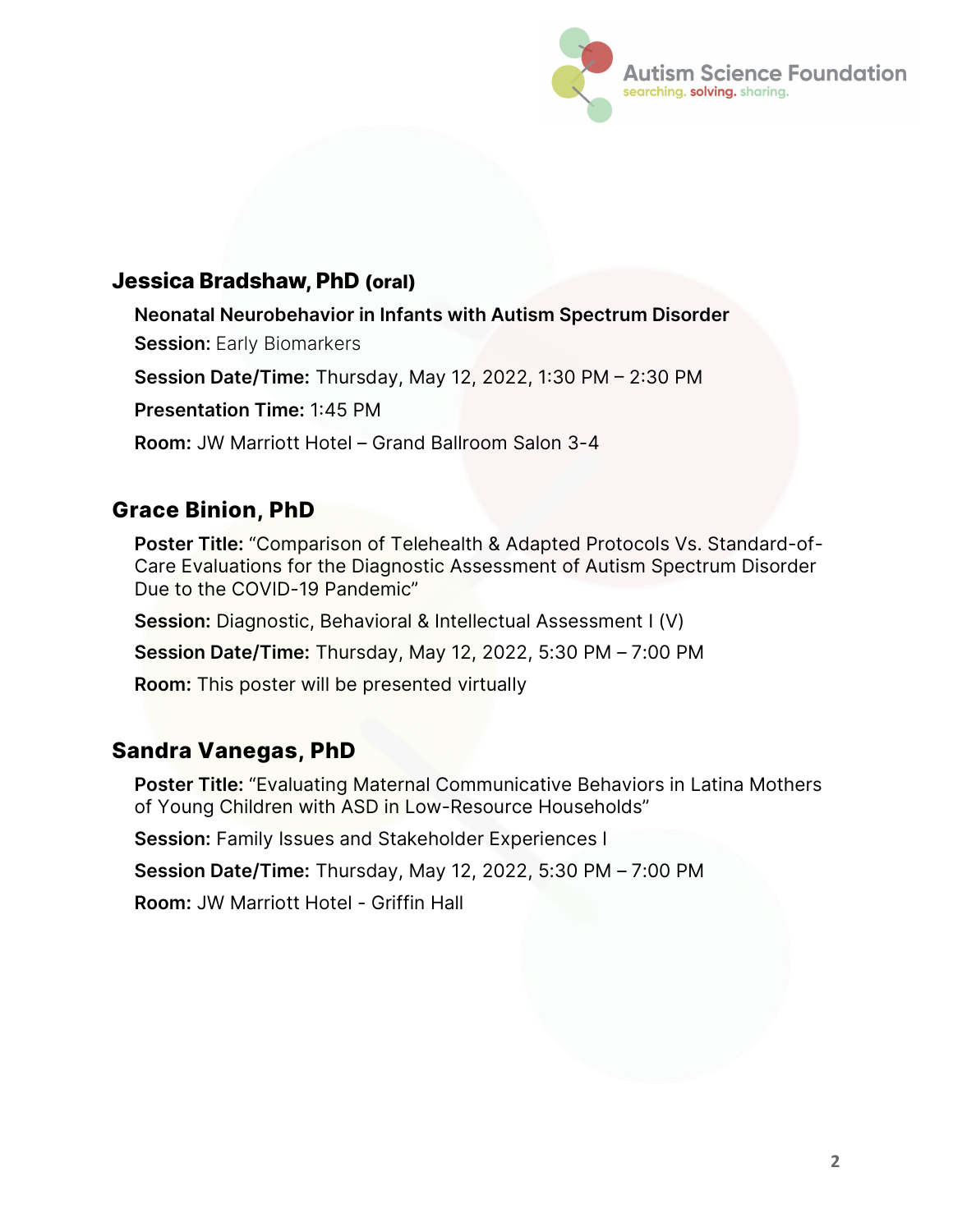

# Friday, May 13th

#### Special Interest Group

Reduction of Severe and Challenging Behaviors in Children, Teens, and Adults with Profound Autism

SIG Leader: Lee Wachtel, MD

Co-Leader: Imtiaz Mubbashar, MD

Date/Time: Friday, May 13, 2022: 7:00 AM – 8:30 AM Room: JW Marriott Hotel – Lone Star Ballroom Salon D

Challenging behaviors in individuals with severe forms of autism present a tremendous physical, emotional, and financial burden to individuals, families, and providers. These behaviors include aggression, self-injury, elopement, and property destruction, among others. Studies suggest that these behaviors affect about 30% of the autism population that is minimally verbal (Tager-Flusberg and Kasari 2013). Yet, this population is under-represented in autism research (Thurm et al. 2021) and management strategies for these behaviors are poorly integrated across provider disciplines. This SIG provides a platform for collaboration among researchers, practitioners, and stakeholders to discuss both established and emerging approaches to reducing these behaviors.

#### Marika Coffman, PhD

Poster Title: "Impact of the COVID-19 Pandemic on Challenging and Adaptive Behaviors in Children Diagnosed with Autism with and without Co-Occurring ADHD"

Session: Medical and Psychiatric Comorbidity

Session Date/Time: Friday, May 13, 2022, 11:30 AM – 1:30 PM

Room: JW Marriott Hotel - Griffin Hall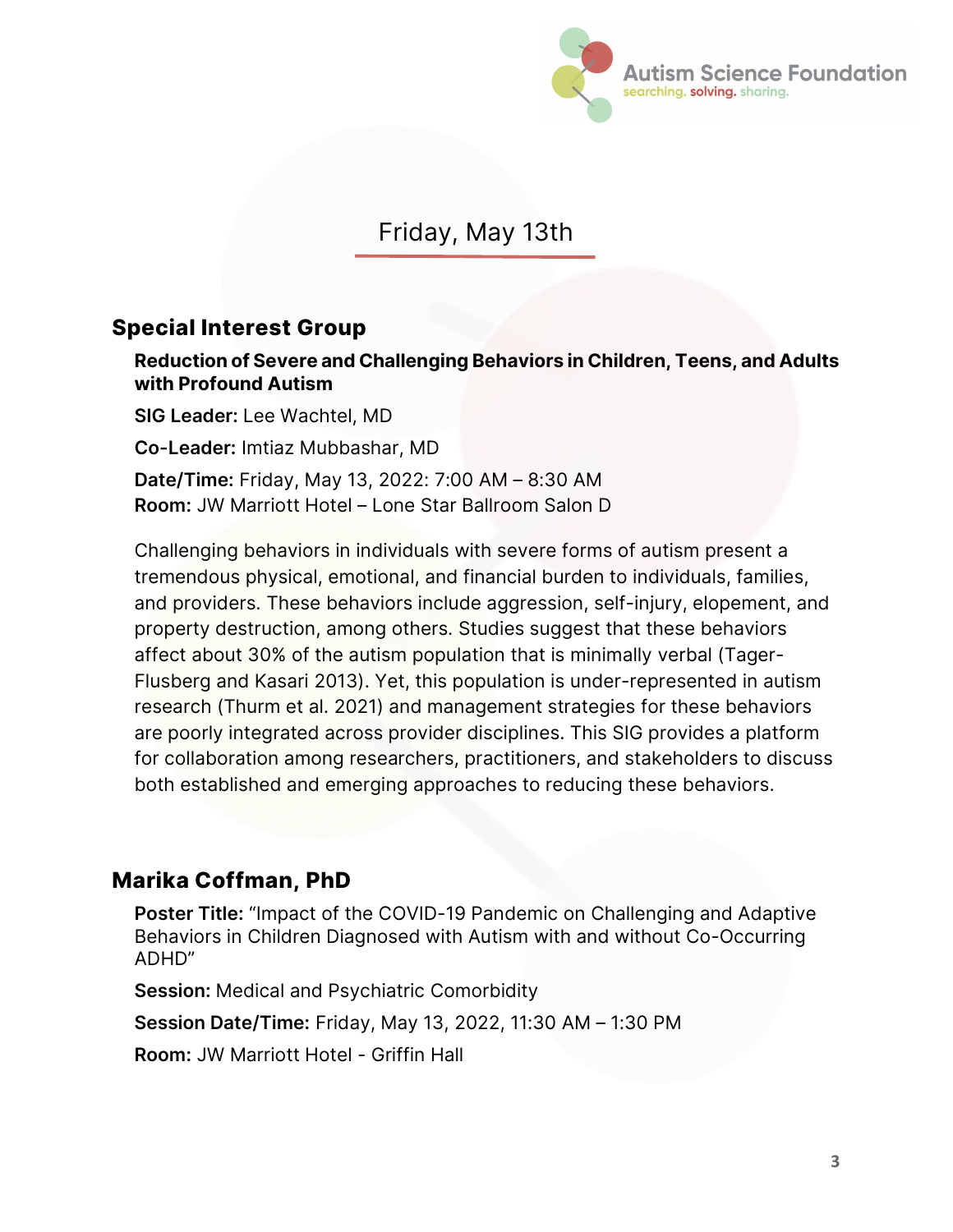

#### Hannah Rea, PhD

Poster Title: "Validity and Acceptability of the Telehealth Autism Diagnostic Assessments (TADA) for Adults as part of Diagnostic, Behavioral & Intellectual Assessment"

Session: Diagnostic, Behavioral & Intellectual Assessment II (V)

Session Date/Time: Friday, May 13, 2022, 11:30 AM – 1:30 PM

Room: This poster will be presented virtually

#### Autism Community Stakeholder Meeting

Organized ASF President Alison Singer, Chair of the Community Advisory Committee

Open, no pre-registration required. Bring your own lunch Date/Time: Friday, May 13, 2022, 12:30 PM - 1:30 PM

Room: JW Marriott Hotel – Brazo Room

Speakers:

Evdokia Anagnostou, MD - Assistant Director, Holland Bloorview Research Institute

Maria Hernandez,  $MA$   $-$  Founder & Executive Director, VELA Families

Elizabeth Pellicano, PhD - Professor of Autism Research, University College London

#### Shuting Zheng, PhD (panel)

Longitudinal Changes in Depression and Other Mental Health Symptoms Among Autistic Adults during the COVID-19 Pandemic

Session: Challenges and Resilience: Effects of the COVID-19 Pandemic on Autistic Individuals and Their Families across the Lifespan

Session Date/Time: Friday, May 13, 2022, 3:00 PM – 5:00 PM

Presentation Time: 4:00 PM

Room: JW Marriott Hotel – Lone Star Ballroom Salons A-C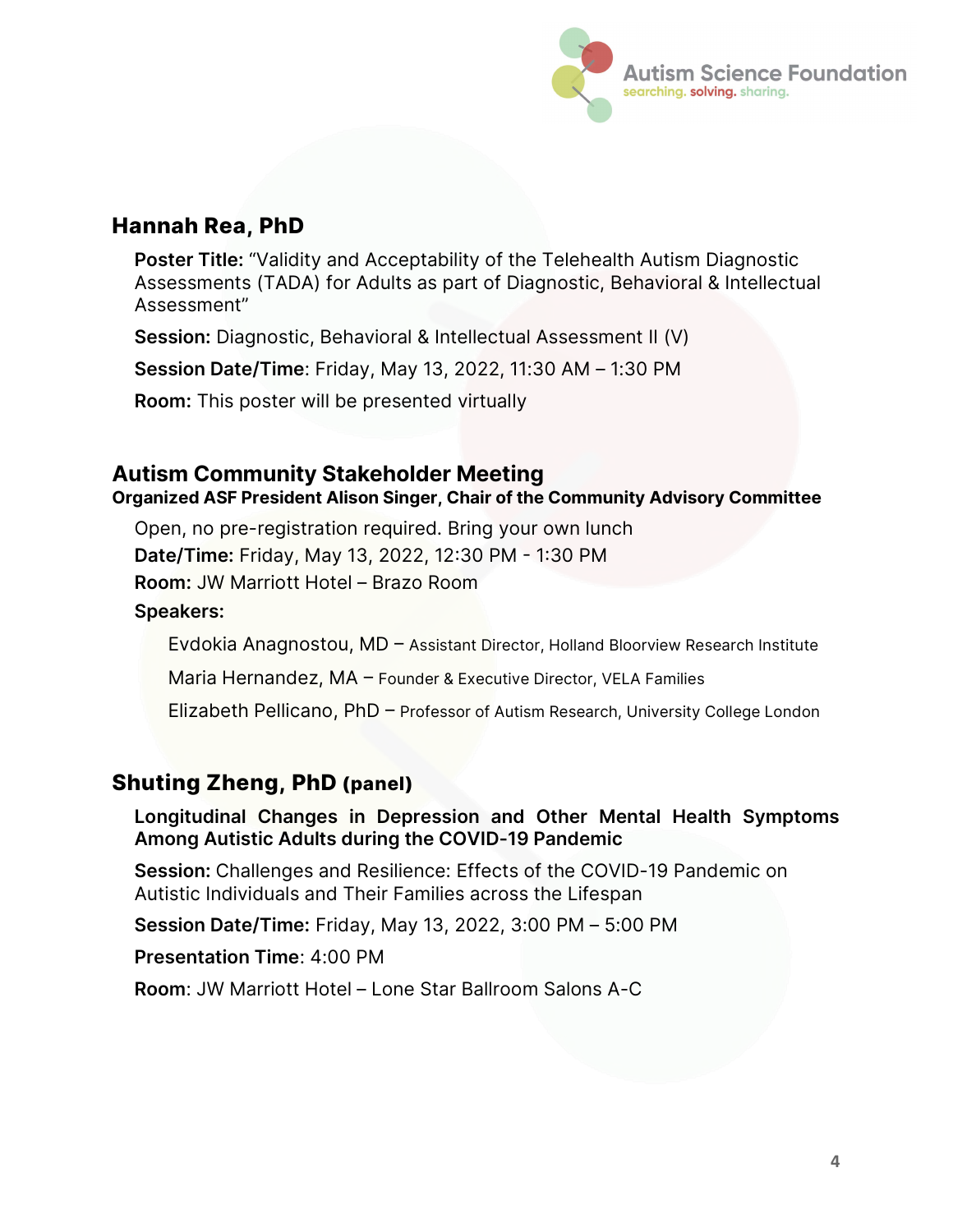

# Saturday, May 14th

#### Jill Silverman, PhD (panel)

Reconsidering Animal Models Used to Study Autism Spectrum Disorder: Optimizing for Successful Translation

Session: Translational Models for Autism Spectrum Disorders (ASD) and Neurodevelopmental Disorders (NDDs)

Session Date/Time: Saturday, May 14, 2022, 10:30 AM – 12:30 PM

Presentation Time: 11:35 AM

Room: JW Marriott Hotel – Grand Ballroom Salon 3-4

#### Beza Ayalew

Poster Title: "Disparities in Autism Diagnosis and Classroom Placement in Black Students" Session: Service Delivery/Systems of Care Session Date/Time: Saturday, May 14, 2022, 11:30 AM – 1:30 PM Room: JW Marriott Hotel - Griffin Hall

#### Jonathan Ferguson, PhD

Poster Title: "A Phenomenological Approach to Understanding the Experience of Telehealth Assessments"

Session: Family Issues and Stakeholder Experiences II (V)

Session Date/Time: Saturday, May 14, 2022, 11:30 AM – 1:30 PM

Room: This poster will be presented virtually